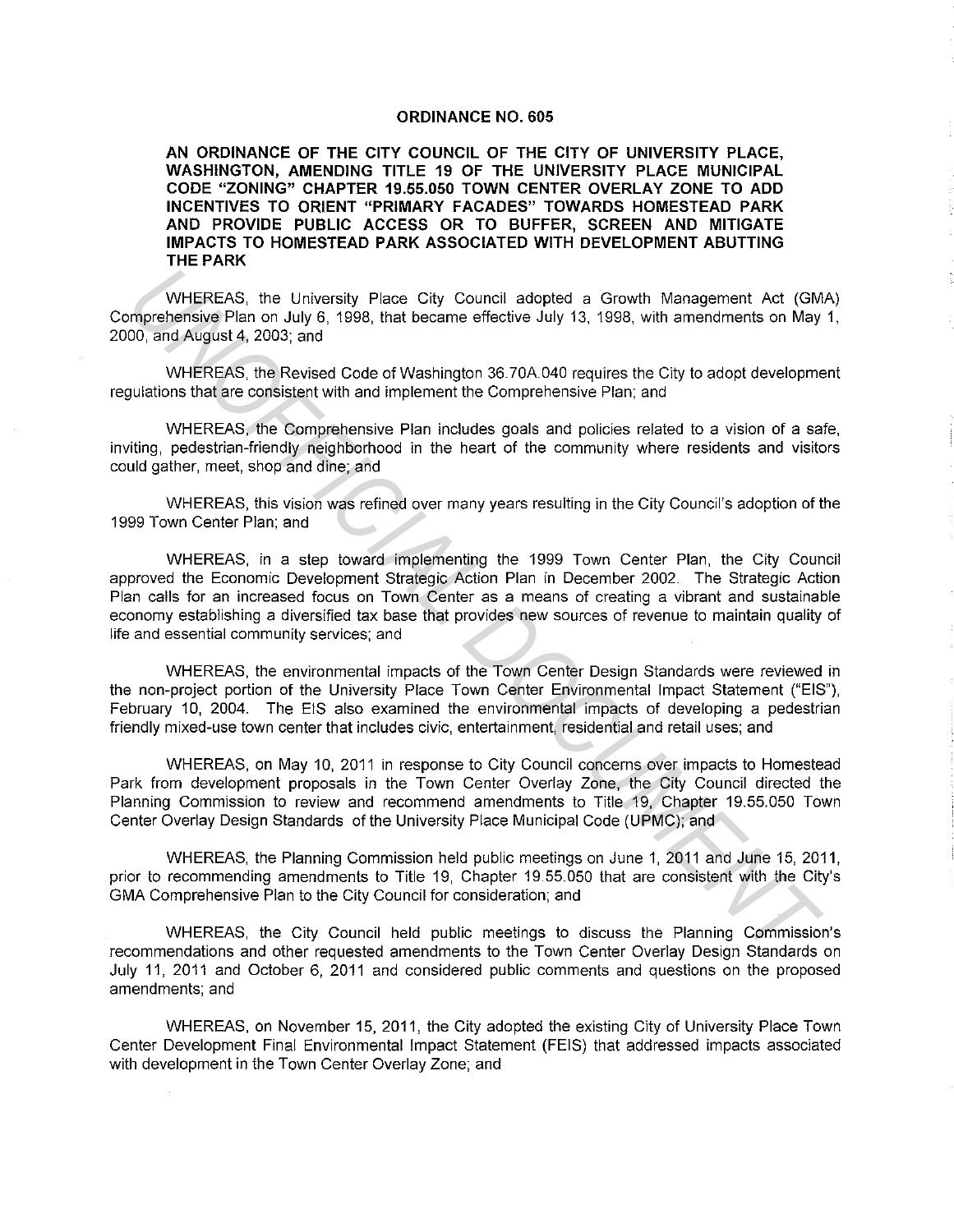WHEREAS, the proposed revised zoning code was timely submitted for State agency review and the City received no comments back from state agencies; and

WHEREAS, the City Council finds that the proposed amendments to the Zoning Code serve to implement the City's Vision Statement, Comprehensive Plan goals and policies, the Town Center Vision, and the Economic Development Action Plan, which are in the public interest.

#### **NOW, THEREFORE, THE CITY COUNCIL OF THE CITY OF UNIVERSITY PLACE, WASHINGTON, DOES HEREBY ORDAIN AS FOLLOWS:**

Section 1. Amendments to Title 19 "Zoning" of the UPMC approved. The City Council hereby approves the amendments to Title 19, Chapter 19.55.050(B) "Town Center Overlay Design Standards and Guidelines" as set forth in attached Exhibit "A."

Section 2. Copy to be Available. One copy of this Ordinance shall be available in the office of the City Clerk for use and examination by the public.

Section 3. Severability. If any section, sentence, clause, or phrase of this Ordinance shall be held to be invalid or unconstitutional by a court of competent jurisdiction, such invalidity or unconstitutionality shall not affect the validity or constitutionality of any other section, sentence, clause, or phrase of this Ordinance. ASHINGTON, JODES HEKEEY ORDAIN AS FOLLOWS:<br>
Seation 1. Amendments to Title 19, Charing of the UPMC approved. The City Courter<br>
Herby approves the amendments to Title 19, Charing of the UPMC approved. The City Courter<br>
Seat

Section 4. Publication and Effective Date. A summary of this Ordinance consisting of its title shall be published in the official newspaper of the City. This Ordinance shall take effect five days after publication.

**PASSED BY THE CITY COUNCIL ON DECEMBER 5, 2011.** 

**ATTEST:** 

Date of Publication: 12/07/11 Effective *Date*: 12/12/11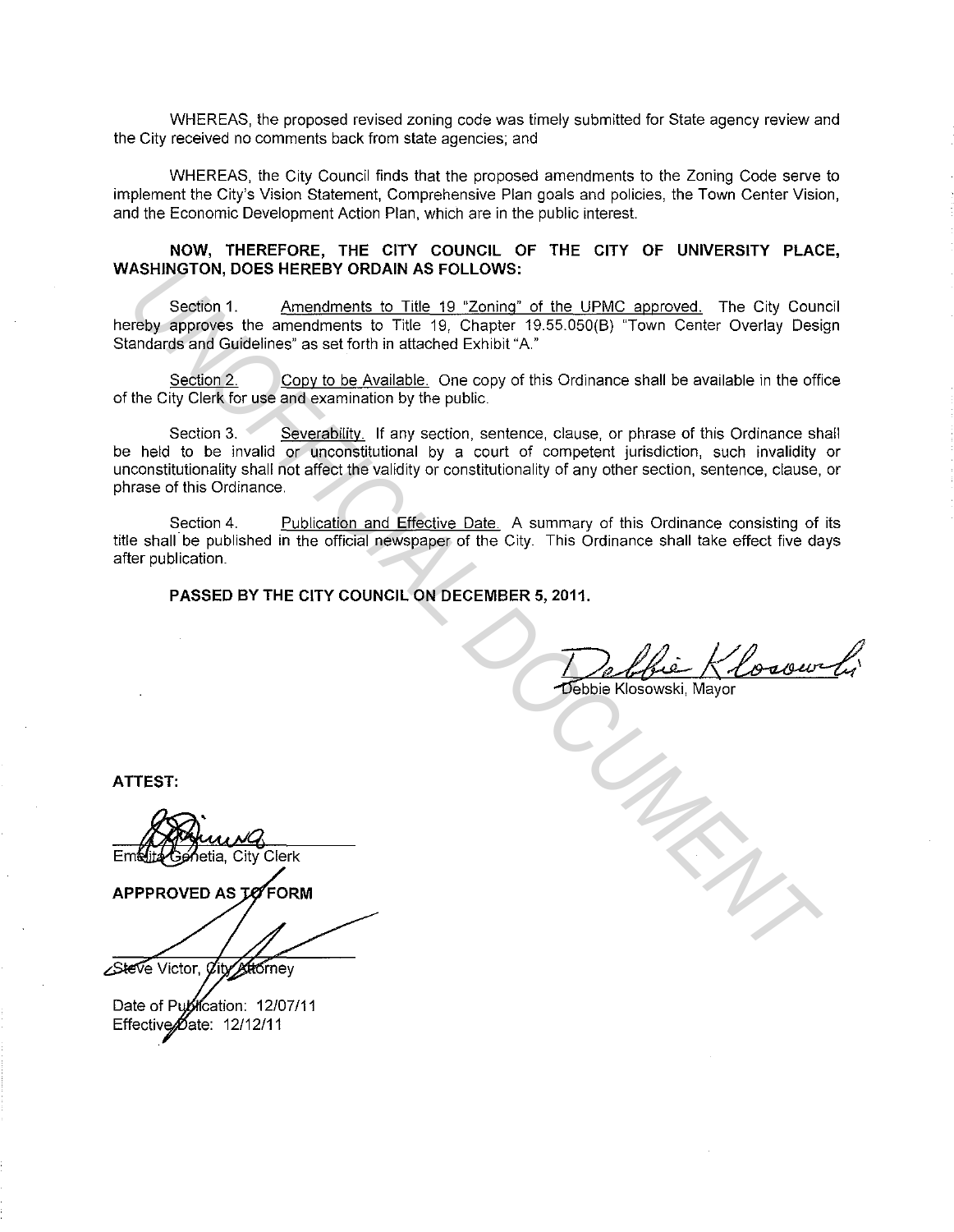# **Exhibit A**

### *Setbacks*

*Building to the inside edge of the sidewalk, a courtyard or plaza facilitates easy pedestrian access. Varying building setback and projection provides horizontal articulation and architectural interest.* 

### **Standards**

- ♦ All site plan layouts shall give first consideration to pedestrians.
- $\bullet$  All buildings shall be oriented and built at the edge of the sidewalk except:
	- Where a plaza or courtyard lies between the building and sidewalk, in which case the building shall be built to the edge of the plaza or courtyard.
	- At Significant Corners a minimum setback of 20 feet is required between the building and sidewalk, to accommodate a plaza or courtyard.
- Unless otherwise specified Nno side setbacks are required; however, if a building is setback, then a minimum ten feet is required, to provide access between buildings
- ♦ At least forty (40) percent of the Street Façade of a building shall be setback a maximum of ten (10) feet, to provide horizontal articulation of the building façade.
- ♦ A minimum 40 foot wide landscaped setback is required adjacent to Homestead Park unless a primary building facade faces the park and public access to the park is provided from the primary façade or a pass through across a plaza or courtyard. Service entrances shall not be considered access to the park. Landscaping within the required setback shall be in accordance with Level 1 landscape standards (UPMC 19.65.140).
- ◆ A minimum 60-foot setback buffer is required in the Town Center zone for parcels abutting R1 & R2 zones. *UNOFFICIAL DOCUMENT*

M:\ORD\2011\605-Exhibit A 1